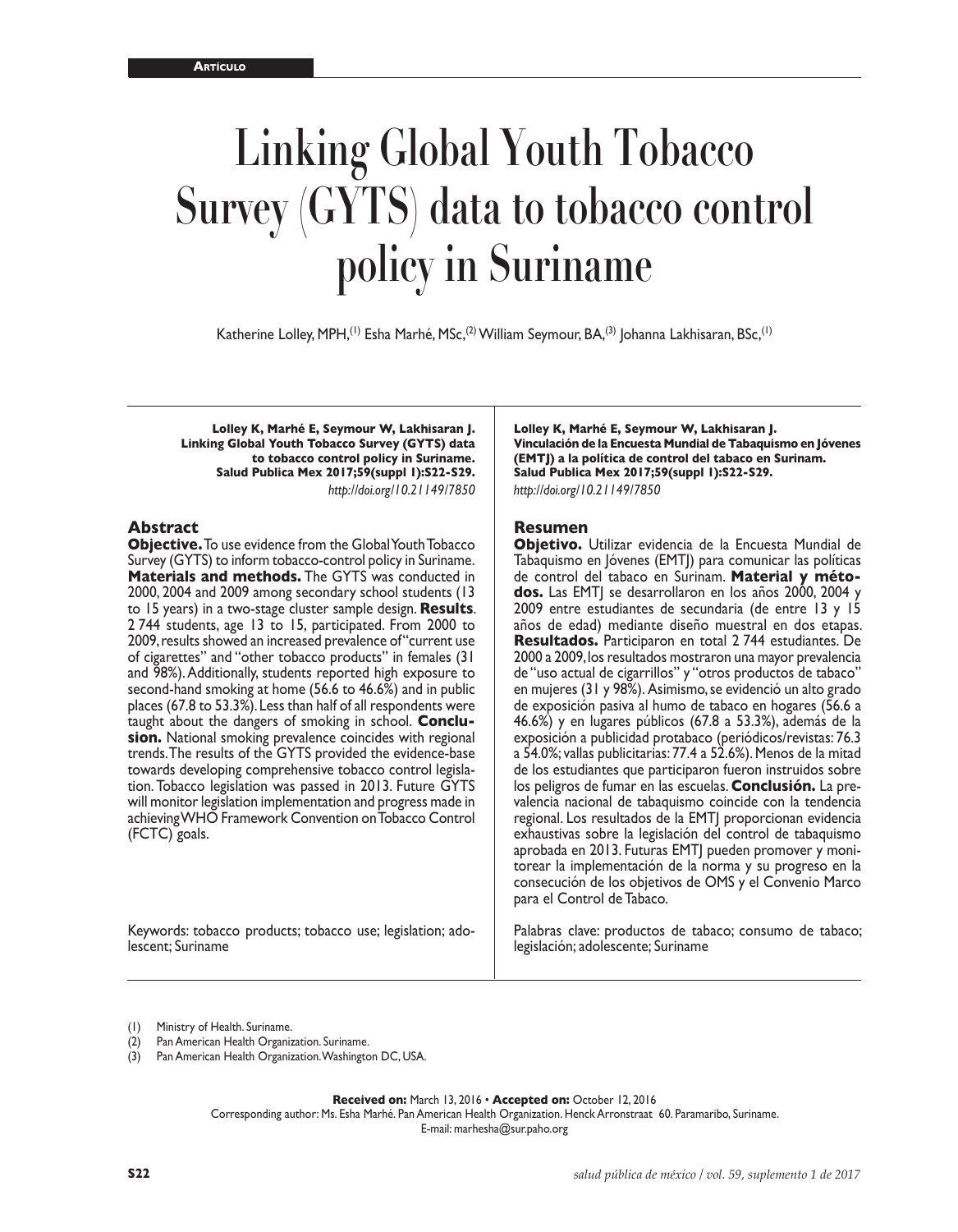Tobacco consumption is one of the leading prevent-<br>able causes of morbidity and premature mortality in<br>the second diffusion composited we have been to denote the world.1 Tobacco companies have long targeted youth as "replacement smokers" to take the place of those who quit or die. The industry knows that addicting youth is its only hope for their commodity's future.<sup>2</sup> Children and adolescents should therefore be the primary focus of national strategies and programs targeted at preventing initiation and cessation of smoking.

The Global Youth Tobacco Survey (GYTS) is part of the global tobacco surveillance system, initiated by the World Health Organization (WHO)/Tobacco Free Initiative, the US Centers for Disease Control and Prevention (OSH/CDC) and other partners. It was designed to track tobacco consumption among youth in countries across the world, using a common methodology and protocol for data collection. This facilitates and permits evaluation, monitoring and data comparison across countries. The GYTS also assists countries in fulfilling their obligations under the WHO Framework Convention on Tobacco Control (FCTC) to generate comparable data within and among countries.

Suriname, a middle-income country located on the northern coast of the South American continent, has implemented three survey cycles of the GYTS: 2000, 2004, and 2009. In addition, the country ratified the FCTC in 2008 and passed comprehensive tobacco-control legislation in 2013. This article presents an overview of the Suriname GYTS methodology, the results of GYTS trends from 2000 to 2009, prior to the passage of tobacco control legislation, the evidence-base the GYTS data provided in legislative process and the role it can fulfill in legislation implementation, monitoring and evaluation.

# Materials and methods

The GYTS is a nationally representative, school-based survey of students, 13 to 15 years old, designed to produce cross-sectional estimates for each country. The survey used a standardized, two-stage cluster sample design, core questionnaire, and data collection procedures to produce representative data. At the first stage, schools were selected with the probability of selection proportional to enrollment size of the identified classes. At the second stage, classes were randomly selected and all students in selected classes, present on the designated day, were eligible to participate. Each of the three GYTSs were conducted under the coordination of the Ministry of Health with support from the Pan American Health Organization (PAHO) and CDC.

The Suriname GYTS includes data on the prevalence of cigarette and other tobacco use as well as information on the determinants of tobacco use: exposure to secondhand smoke, access and availability, school curriculum, media and advertising, smoking cessation, and knowledge and attitudes. See table I for selected indicator definitions. The GYTS questionnaire was developed and administered according to survey protocol.3 Final questionnaires consisted of 61 care questions and were traslated, in country, into Dutch.

SPSS 20 was used to analyze responses from 13 to 15 year olds. Per GYTS protocol, a weighting factor was applied to each student record.<sup>3</sup> This ensured the sample was representative of the total student population. Complex samples frequencies (or cstabulate) were used to create point estimates and 95% Confidence Intervals.

Complex samples logistic regression (cslogisitc) were used to compare male and female responses with a t-test. The percent change and *p*-values comparing 2000 to 2009 with a z test; 2004 data was not included. The *p*≤0.05 level of significance was used for both the year and male-female comparisons.

# **Results**

The GYTS surveyed a total of 2 744 students, age 13 to 15, enrolled in the  $1<sup>st</sup>$ ,  $2<sup>nd</sup>$  and  $3<sup>rd</sup>$  grades of public and

|                                                            | Table I |  |  |
|------------------------------------------------------------|---------|--|--|
| DEFINITIONS OF SELECTED GYTS INDICATORS (2000, 2004, 2009) |         |  |  |

| Indicator                                | Definition                                                                  |
|------------------------------------------|-----------------------------------------------------------------------------|
| "Ever smoked cigarettes"                 | Ever experimenting with a cigarette, including one or two puffs.            |
| "Current use of tobacco"                 | Tobacco use within the past 30 days                                         |
| "Other tobacco products" (2000 and 2004) | "Chewing tobacco, snuff, dip, cigars, cigarillos, little cigars, and pipes" |
| "Other tobacco products" (2009)          | "Cigars, cigarillos, little cigars, pipes, and water pipes"                 |
| "Smokeless tobacco products" (2009)      | "Chewing tobacco, snuff, and dip,"                                          |
| GYTS: Global Youth Tobacco Survey        |                                                                             |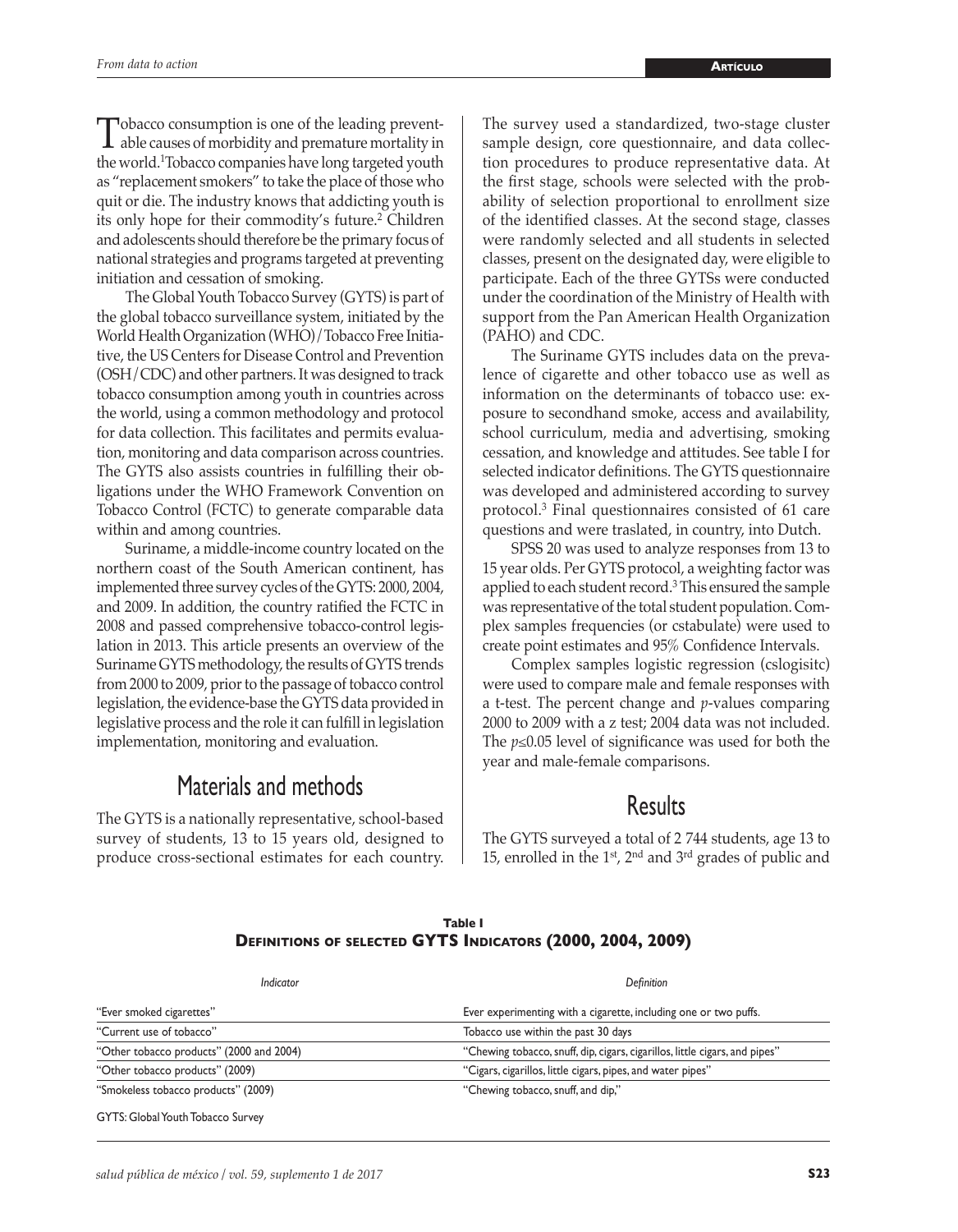private secondary schools. In 2000, of the 50 schools selected, the school response rate was 100%, the class response rate was 96.8%, and the student response rate was 84.5% with an overall response rate of 81.8%. 797 students, age 13 to 15, responded. In 2004, of the 25 schools selected, the school response rate was 100%, the class response rate was 100%, the student response rate was 94.4% with an overall response rate of 94.4%. 1 020 students age 13 to 15 responded. In 2009, of the 25 schools selected the school response rate was 100%, the class response rate was 100%, the student response rate was 93.4%, and the overall response rate was 93.4%. 927 students, age 13 to 15, responded.

#### **Smoking prevalence**

Table II illustrates the prevalence of tobacco use between 2000 and 2009. Students reported to have ever smoked cigarettes significantly decreased overall, males and females (39, 30 and 41%, respectively); but males were more likely than females to have ever smoked cigarettes in all surveyed years. Among students who reported they intended to smoke in the coming year, there was a significant decrease in males (35%) from 2000 to 2009. The prevalence in females, however, remained static during this timeframe. A significantly higher prevalence in males reported current use of cigarettes (within the past 30 days) over females in 2000. This gender gap disappeared in subsequent surveys, though. Students who reported current use of "other" tobacco products (within the past 30 days) increased significantly in females from 2000 to 2009 (98%). Additionally, a gender gap that existed in 2000, where males were significantly more likely than females to be current users of other tobacco products, disappeared in 2004 and 2009 surveys.

### **Exposure to Second-hand Smoke (SHS) and Beliefs**

Table III indicates that while exposure to SHS inside and outside the home decreased significantly from 2000 to 2009, the reported prevalence was still high. In 2000, 56.6% of students reported being exposed to SHS at home in the past seven days. Reported exposure then decreased to 49.7% (2004) and later 46.6% in 2009. Males reported a significant decrease in prevalence from 2000 to 2009 regarding at least one parent who smokes; however, the total prevalence was still high as approximately half of all respondents reported a parent that smoked. Reported exposure to SHS in public places in the past seven days, while significantly decreased

|                                                                                             | Table II |  |  |  |  |
|---------------------------------------------------------------------------------------------|----------|--|--|--|--|
| <b>PREVALENCE OF TOBACCO USE OF SURVEYED 13 TO 15 YEAR OLDS IN SURINAME BY YEAR AND SEX</b> |          |  |  |  |  |

|                          |                                | Ever smoked cigarettes        |                                |                  |                                | Intentions to smoke in next year |                                        |                  |
|--------------------------|--------------------------------|-------------------------------|--------------------------------|------------------|--------------------------------|----------------------------------|----------------------------------------|------------------|
| Prevalence               | Total %<br>$(95\% \text{ Cl})$ | Male %<br>(95% CI)            | Female%<br>$(95\% \text{ Cl})$ | M-F<br>p-value   | Total %<br>$(95\% \text{ Cl})$ | Male%<br>$(95\% \text{ Cl})$     | Female%<br>$(95\% \text{ Cl})$         | $M-F$<br>p-value |
| 2000                     | 48.3<br>$(42.7 - 53.9)$        | 57.1<br>$(48.4 - 65.4)$       | 41.1<br>$(35.6 - 46.8)$        | .001             | 17.9<br>$(13.7 - 23.0)$        | 21.0<br>$(13.8 - 30.7)$          | 15.3<br>$(11.1 - 20.9)$                | .176             |
| 2004                     | 37.4<br>$(33.8 - 41.0)$        | 47.8<br>$(42.0 - 53.7)$       | 27.8<br>$(23.0 - 33.2)$        | 5001             | 18.6<br>$(14.7 - 23.3)$        | 18.7<br>$(12.9 - 26.3)$          | 18.7<br>$(14.9 - 23.2)$                | .973             |
| 2009                     | 29.7<br>$(24.5 - 35.5)$        | 36.0<br>$(29.5 - 43.2)$       | 24.1<br>$(18.6 - 30.6)$        | .004             | 14.8<br>$(11.8 - 18.3)$        | 13.6<br>$(8.5 - 20.9)$           | 15.5<br>$(12.5 - 19.1)$                | .539             |
| Percent change 2000-2009 | $-39$                          | $-30$                         | $-41$                          |                  | $-17$                          | $-35$                            |                                        |                  |
| p - value                | 5.001                          | 5.001                         | < 0.01                         |                  | .100                           | .028                             | .472                                   |                  |
|                          |                                |                               |                                |                  |                                |                                  |                                        |                  |
|                          |                                | Current cigarette smoker      |                                |                  |                                |                                  | Current user of other tobacco products |                  |
| Prevalence               | Total %<br>$(95\% \text{ Cl})$ | Male %<br>$(95\% \text{ Cl})$ | Female%<br>$(95\% \text{ Cl})$ | $M-F$<br>p-value | Total %<br>$(95\% \text{ Cl})$ | Male%<br>$(95\% \text{ Cl})$     | Female%<br>$(95\% \text{ Cl})$         | M-F<br>p-value   |
| 2000                     | 10.8<br>$(8.0 - 14.5)$         | 14.7<br>$(9.4 - 22.3)$        | 7.1<br>$(4.5 - 11.0)$          | .026             | 6.0<br>$(4.4 - 8.1)$           | 7.3<br>$(5.0 - 10.4)$            | 4.4<br>$(2.8 - 6.9)$                   | .049             |
| 2004                     | 6.9<br>$(5.2 - 9.1)$           | 9.3<br>$(6.3 - 13.5)$         | 4.7<br>$(2.7 - 8.2)$           | .073             | 4.4<br>$(3.3 - 6.0)$           | 4.4<br>$(2.7 - 7.1)$             | 4.4<br>$(3.2 - 6.2)$                   | .989             |
| 2009                     | 2.1<br>$(9.3 - 15.6)$          | 14.0<br>$(10.8 - 17.8)$       | 10.1<br>$(6.0 - 16.4)$         | .247             | 10.2<br>$(8.5 - 12.1)$         | 10.9<br>$(7.6 - 15.4)$           | 8.7<br>$(6.0 - 12.5)$                  | .441             |
| Percent change 2000-2009 | 12                             | $-5$                          | 31                             |                  | 70                             | 49                               | 98                                     |                  |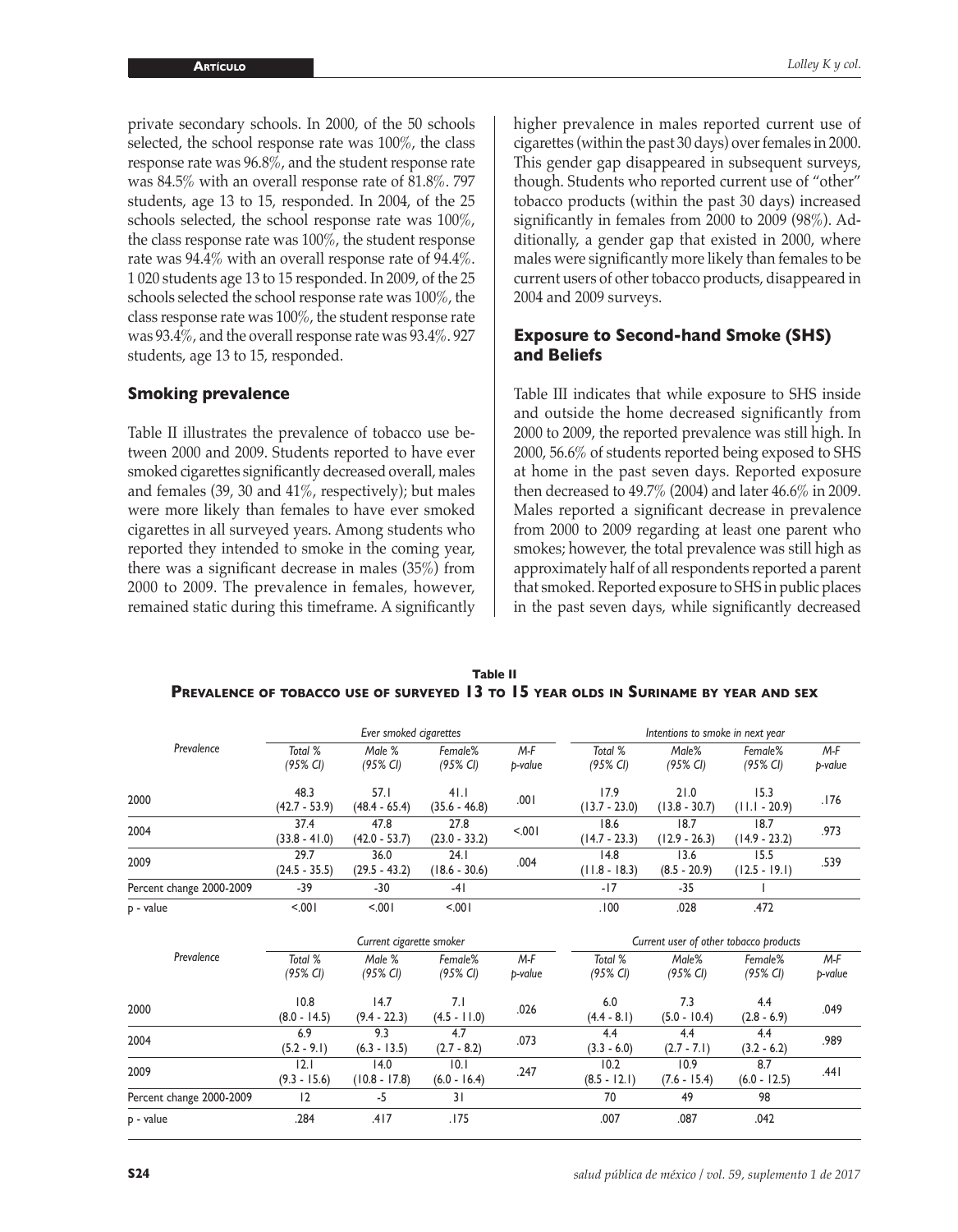## **Table III Prevalence of factors influencing tobacco use of surveyed 13 to 15 year olds in Suriname by year and sex**

|                                                                           |             | Year              |                  |                    |                       |                                                           |  |
|---------------------------------------------------------------------------|-------------|-------------------|------------------|--------------------|-----------------------|-----------------------------------------------------------|--|
| Indicator                                                                 | Sex         | 2000              | 2004             | 2009               | % Change<br>2000-2009 | p > 0.05                                                  |  |
| Exposure to and belief about SHS                                          |             |                   |                  |                    |                       |                                                           |  |
|                                                                           | Total       | 56.6 (52.5-60.6)  | 49.7 (45.5-53.9) | 46.6 (43.3 - 49.9) | -18                   | < 0.01                                                    |  |
| Exposure to secondhand smoke at                                           | Male        | 57.4 (52.0-62.6)  | 52.6 (47.6-57.6) | 44.2 (40.1-48.4)   | -23                   | 100.5                                                     |  |
| home in the past seven days                                               | Female      | 56.3 (51.7-60.8)  | 47.0 (42.3-51.8) | 47.7 (41.7-53.7)   | -15                   | .005                                                      |  |
|                                                                           | M-F p-value | 0.675             | 0.040            | 0.352              |                       |                                                           |  |
|                                                                           | Total       | 54.8 (50.2-59.3)  | 50.9 (46.0-55.9) | 50.2 (48.0-52.3)   | -8                    | .020                                                      |  |
| At least one parent smokes                                                | Male        | 51.5 (44.9-58.0)  | 51.5 (42.7-60.1) | 45.8 (41.9-49.9)   | -11                   | .048                                                      |  |
|                                                                           | Female      | 58.0 (52.3-63.5)  | 50.5 (43.9-57.1) | 53.1 (48.7-57.4)   | -8                    | .066                                                      |  |
|                                                                           | M-F p-value | .098              | ا 86.            | .040               |                       |                                                           |  |
|                                                                           | Total       | $67.8(63.7-71.6)$ | 64.2 (59.0-69.0) | 53.3 (49.5-57.1)   | -21                   | $100$ .                                                   |  |
| Exposure to secondhand smoke in                                           | Male        | 70.0 (64.3-75.1)  | 67.8 (60.6-74.4) | 51.4 (45.8-56.9)   | -27                   | 100.5                                                     |  |
| public place in the past seven days                                       | Female      | 66.2 (61.4-70.6)  | 60.6 (55.9-65.0) | 53.8 (49.1-58.3)   | -19                   | $100$ .<br>< 0.01<br>.038<br>.001<br>.205<br>.371<br>.080 |  |
|                                                                           | M-F p-value | 0.195             | 0.021            | 0.463              |                       |                                                           |  |
|                                                                           | Total       | 59.2 (53.9-64.4)  | 72.4 (68.9-75.6) | 70.6 (67.1-73.8)   | 19                    |                                                           |  |
| Believe smoke from other people's<br>cigarettes are definitely harmful to | Male        | 55.9 (49.1-62.6)  | 72.6 (66.8-77.8) | 65.0 (57.2-72.0)   | 16                    |                                                           |  |
| health                                                                    | Female      | 62.1 (55.3-68.3)  | 72.0 (67.8-75.9) | 74.9 (72.3-77.4)   | 21                    |                                                           |  |
|                                                                           | M-F p-value | 0.163             | 0.845            | 0.021              |                       |                                                           |  |
|                                                                           | Total       | 87.0 (83.7-89.8)  | 87.2 (82.8-90.6) | 88.5 (86.2-90.5)   | 2                     |                                                           |  |
| Believe cigarette smoking is definitely                                   | Male        | 85.9 (80.3-90.2)  | 86.4 (80.8-90.5) | 84.9 (80.3-88.6)   | -1                    |                                                           |  |
| harmful to health                                                         | Female      | 87.8 (83.5-91.1)  | 87.9 (81.9-92.2) | 91.2 (87.6-93.9)   | 4                     |                                                           |  |
|                                                                           | M-F p-value | 0.548             | 0.573            | 0.038              |                       |                                                           |  |
|                                                                           | Total       | 87.6 (85.7-89.3)  | 91.0 (87.8-93.5) | 54.1 (51.9-56.4)   | -38                   | $100$ .                                                   |  |
| Support public smoking bans                                               | Male        | 84.6 (79.8-88.4)  | 90.2 (86.5-93.0) | 54.3 (49.4-59.0)   | -36                   | $100$ .                                                   |  |
|                                                                           | Female      | 90.2 (87.2-92.6)  | 91.7 (87.8-94.4) | 53.9 (50.1-57.6)   | -40                   | $100$ .                                                   |  |
|                                                                           | M-F p-value | .060              | .368             | .907               |                       |                                                           |  |
| Access and availability                                                   |             |                   |                  |                    |                       |                                                           |  |
|                                                                           | Total       | $31.6(21.2-44.3)$ | 23.4 (15.5-33.8) | 29.8 (21.5-39.6)   | -6                    | .397                                                      |  |
| Current smokers, purchased cigarettes                                     | Male        | 41.4 (26.7-57.9)  | 22.6 (13.1-36.2) | 31.1 (20.7-43.8)   | -25                   | .100                                                      |  |
| in store, shop or street vender in the<br>past 30 days                    | Female      | $13.6(4.7-33.6)$  | 24.9 (16.0-36.4) | $31.5(21.3-43.8)$  | 132                   | . I 38                                                    |  |
|                                                                           | M-F p-value | 0.028             | 0.712            | 0.953              |                       |                                                           |  |
|                                                                           | Total       | 21.0 (11.0-36.3)  | 34.3 (27.7-49.5) | 22.5 (16.6-29.8)   | 7                     | .419                                                      |  |
| Current smokers, prevented from                                           | Male        | $11.8(2.9-38.1)$  | 39.8 (22.8-59.7) | 28.1 (18.7-39.8)   | 138                   | .198                                                      |  |
| purchasing cigarettes due to age in the<br>past 30 days                   | Female      | 29.5 (11.3-57.9)  | 19.9 (7.4-43.7)  | $17.2(6.4-38.5)$   | -42                   | . I I 3                                                   |  |
|                                                                           | M-F p-value | 0.246             | 0.198            | 0.371              |                       |                                                           |  |
|                                                                           | Total       | $12.9(6.5-23.9)$  | $3.3(0.7-14.6)$  | $16.8(8.3-31.0)$   | 30                    | .300                                                      |  |
| Current smokers, stole cigarettes in                                      | Male        | $7.5(1.8-26.7)$   | $3.1(0.4-22.8)$  | $14.5(5.5-33.1)$   | 93                    | .273                                                      |  |
| the past 30 days                                                          | Female      | 24.2 (11.6-43.7)  | $3.5(0.5-22.7)$  | 18.7 (8.9-35.10)   | $-23$                 | .262                                                      |  |
|                                                                           | M-F p-value | 0.12              | 0.929            | 0.539              |                       |                                                           |  |
| School curriculum                                                         |             |                   |                  |                    |                       |                                                           |  |
|                                                                           | Total       | 45.3 (40.3-50.4)  | 47.7 (43.5-51.8) | 46.7 (40.3-53.2)   | 3                     | .362                                                      |  |
| Taught about the dangers of smoking                                       | Male        | 40.3 (32.5-48.6)  | 45.2 (39.4-51.2) | 46.4 (39.0-53.9)   | 15                    | .146                                                      |  |
| during this school year                                                   | Female      | 49.8 (43.6-56.1)  | 49.9 (43.7-56.1) | 47.7 (40.5-55.0)   | -4                    | .321                                                      |  |
|                                                                           | M-F p-value | .068              | .280             | .710               |                       |                                                           |  |
|                                                                           |             |                   |                  |                    |                       |                                                           |  |

(continues…)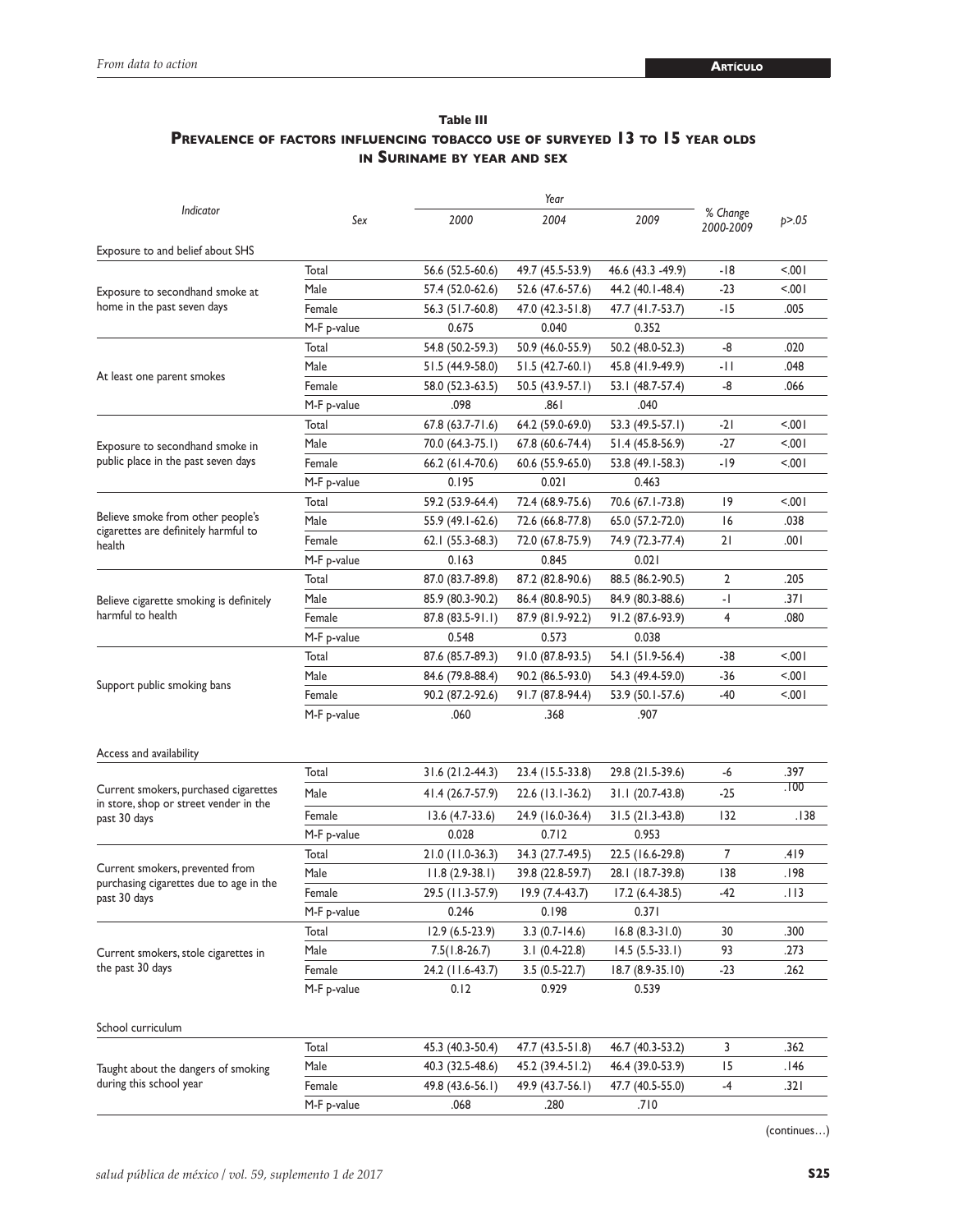|                                                                  | Total                | 44.9 (40.1-49.8)                     | 39.1 (34.8-43.6)                     | 29.8 (25.7-34.3)                     | -34                             | $500 -$                          |
|------------------------------------------------------------------|----------------------|--------------------------------------|--------------------------------------|--------------------------------------|---------------------------------|----------------------------------|
| Taught about the reasons teenagers                               | Male                 | 47.2 (40.7-53.8)                     | 36.8 (30.3-43.7)                     | 28.9 (25.3-32.7)                     | -39                             | 5.001                            |
| smoke during this school year                                    | Female               | 43.3 (37.8-49.0)                     | 41.5 (35.0-48.4)                     | 30.8 (25.9-36.2)                     | -29                             | $500 -$                          |
|                                                                  | M-F p-value          | .275                                 | .329                                 | .217                                 |                                 |                                  |
|                                                                  | Total                | 54.1 (48.4-59.6)                     | 57.9 (54.8-61.0)                     | 42.7 (37.3-48.2)                     | -21                             | $500 -$                          |
| Taught about the effects of smoking                              | Male                 | 48.2 (40.2-56.3)                     | 58.8 (54.1-63.3)                     | 41.9 (35.7-48.3)                     | -13                             | .082                             |
| during this school year                                          | Female               | 59.0 (52.1-65.6)                     | 56.9 (50.9-62.6)                     | 43.8 (38.1-49.6)                     | -26                             | $500 -$                          |
|                                                                  | M-F p-value          | .022                                 | .638                                 | .497                                 |                                 |                                  |
| Media and advertising                                            |                      |                                      |                                      |                                      |                                 |                                  |
|                                                                  | Total                | 68.7 (64.0-73.0)                     | 96.3 (91.9-98.3)                     | 79.7 (76.6-82.5)                     | 16                              | $500 -$                          |
| Noticed anti-tobacco messages at<br>sporting or community events | Male                 | 68.4 (62.9-73.3)                     | 97.2 (95.1-98.4)                     | 77.8 (72.4-82.4)                     | 14                              | .006                             |
|                                                                  | Female               | 69.3 (63.0-75.0)                     | 95.4(88.0-98.4)                      | 81.0 (77.6-84.0)                     | 17                              | 00۱.                             |
|                                                                  | M-F p-value          | 0.777                                | 0.219                                | 0.210                                |                                 |                                  |
|                                                                  | Total                | 74.7 (71.1-78.0)                     | 79.5 (76.9-81.8)                     | 52.0 (48.2-55.8)                     | -30                             | $500 -$                          |
| Aware of anti-smoking media                                      | Male                 | 71.1 (66.4-75.5)                     | 80.2 (76.4-83.4)                     | 55.9 (46.4-64.9)                     | -25                             | $500 -$                          |
| messages in past 30 days                                         | Female               | 77.7 (72.7-82.4)                     | 78.7 (74.3-82.6)                     | 49.3 (42.8-55.9)                     | -37                             | $500 -$                          |
|                                                                  | M-F p-value          | .080                                 | .622                                 | .335                                 |                                 |                                  |
|                                                                  | Total                | 76.3 (73.4-79.0)                     | 68.2 (64.1-72.0)                     | 54.0 (49.3-58.7)                     | -29                             | $500 -$                          |
| Aware of tobacco advertisements in                               | Male                 | 80.0 (75.0-84.2)                     | 68.5 (63.3-73.3)                     | 53.4 (47.0-59.6)                     | -33                             | $500 -$                          |
| newspapers or magazines in the past                              | Female               | 74.3 (70.4-77.8)                     | 67.8 (61.5-73.5)                     | 54.4 (48.9-59.7)                     | -27                             | $500 -$                          |
| 30 days                                                          | M-F p-value          | .059                                 | .835                                 | .759                                 |                                 |                                  |
|                                                                  | Total                | 77.4 (73.5-80.8)                     | 74.7 (69.5-79.4)                     | 52.6 (48.0-57.2)                     | -32                             | $500 -$                          |
| Aware of tobacco advertisements                                  | Male                 | 78.7 (73.5-83.2)                     | 77.3 (71.0-82.6)                     | 53.1 (48.8-57.3)                     | -33                             | $500 -$                          |
| on billboards (or posters) in the past                           | Female               | 76.6 (72.3)                          | 72.2 (65.7-77.9)                     | 51.8 (44.8-58.8)                     | $-32$                           | $500 -$                          |
| 30 days                                                          | M-F p-value          | ا 37.                                | .127                                 | .730                                 |                                 |                                  |
|                                                                  | Total                | 22.3 (19.6-25.3)                     | 18.5 (15.2-22.2)                     | $13.8$ (11.8-16.0)                   | -38                             | 5.001                            |
|                                                                  | Male                 | 24.1 (19.8-28.9)                     | 22.2 (18.0-27.1)                     | $15.8(12.7-19.4)$                    | -34                             | $500 -$                          |
| Own something with a cigarette<br>brand logo                     | Female               | 20.7 (17.3-24.7)                     | $15.2$ (12.1-18.9)                   | $12.3(10.5-14.3)$                    | -41                             | $500 -$                          |
|                                                                  | M-F p-value          | .296                                 | .001                                 | .036                                 |                                 |                                  |
| Smoking cessation                                                |                      |                                      |                                      |                                      |                                 |                                  |
|                                                                  | Total                | 40.3 (23.4-59.8)                     | 27.9 (15.4-45.1)                     | 35.5 (18.9-56.7)                     | -12                             | .352                             |
| Current smokers, ever feel like having                           | Male                 | 48.0 (28.4-68.2)                     | 28.0 (14.9-46.3)                     | 35.9 (15.2-63.7)                     | -25                             | ا 20.                            |
| a cigarette first thing in the morning                           | Female               | 25.0 (8.3-55.2)                      | 27.9 (12.0-52.2)                     | 34.3 (12.6-65.3)                     | 37                              | .331                             |
|                                                                  |                      |                                      |                                      |                                      |                                 |                                  |
|                                                                  |                      | .166                                 | .99۱                                 | .923                                 |                                 |                                  |
|                                                                  | M-F p-value<br>Total |                                      |                                      |                                      | -3                              | .402                             |
|                                                                  |                      | 79.3 (63.5-89.4)                     | 86.1 (69.4-94.4)                     | 77.2 (62.3-87.4)                     |                                 |                                  |
| Current smokers, desire to stop<br>smoking                       | Male                 | 74.1 (60.0-84.4)<br>.∗               | 89.6 (68.8-97.1)                     | 66.8 (49.9-80.2)                     | -10<br>$\overline{\phantom{a}}$ | .209<br>$\overline{\phantom{a}}$ |
|                                                                  | Female               |                                      | 79.1 (54.4-92.3)<br>0.308            | 92.4 (59.6-99.0)<br>0.116            |                                 |                                  |
|                                                                  | M-F p-value<br>Total |                                      |                                      |                                      | 7                               | .307                             |
|                                                                  | Male                 | 72.7 (60.6-82.2)<br>70.5 (50.1-85.0) | 67.3 (38.9-87.0)                     | 77.8 (55.1-91.0)                     | $\mathbf{I}$                    | .478                             |
| Current smokers, attempted to stop<br>smoking in last 12 months  | Female               |                                      | 62.8 (25.4-89.3)                     | 71.2 (49.8-86.1)                     | -4                              | .403                             |
|                                                                  |                      | 86.6 (54.7-97.2)                     | 75.1 (52.2-89.3)                     | 83.1 (54.7-96.4)                     |                                 |                                  |
|                                                                  | M-F p-value          | 0.331                                | 0.461                                | 0.329                                |                                 |                                  |
|                                                                  | Total                | 42.2 (28.7-57.0)                     | 54.3 (41.1-66.9)                     | 44.0 (32.8-55.9)                     | 4                               | ا 42.                            |
| Current smokers, received<br>professional help to stop smoking   | Male<br>Female       | 42.7 (23.0-65.0)<br>42.6 (25.0-62.3) | 56.7 (42.7-69.7)<br>49.8 (32.3-67.3) | 36.7 (23.1-52.7)<br>50.1 (32.8-67.3) | -14<br>18                       | .305<br>.296                     |

\* Note: Excluded due to small cell size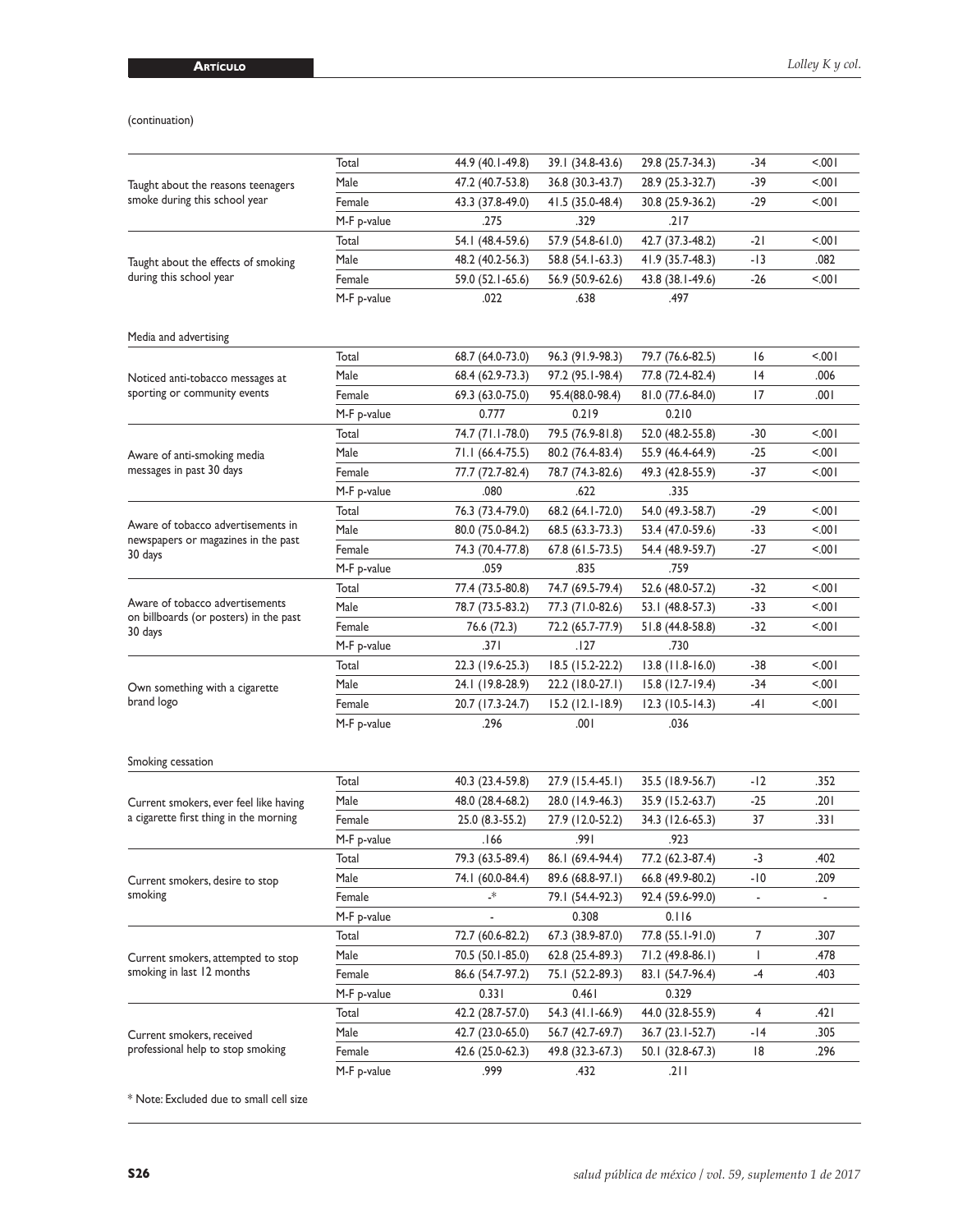from 67.8% (2000), to 64.2% (2004) then 53.3% (2009), was still high. From 2000 to 2009, the percentage of students that believed smoke from other people's cigarettes to be definitely harmful to health, significantly increased overall  $(19\%)$ , for males  $(16\%)$  and females  $(21\%)$ . In 2009, females were significantly more likely than males to believe that smoke from other people's cigarettes was harmful to health. Conversely, there was a significant reduction in support for a smoking ban in public places from 2000 to 2009 in both sexes.

# **Access and availability**

In 2000, males were significantly more likely to purchase cigarettes from store, shop or street vendor than females (41.4 vs. 13.6%). This gender difference disappeared however in 2004 and 2009. The prevalence of current smokers who were prevented from purchasing cigarettes due to their age, from 2000 to 2009, while not significant, increased for males by 138% but decreased for females by 42%. Current smokers who reported stealing cigarettes increased by 93% for males from 2000 to 2009 but decreased for females by 23% in that same period.

## **School curriculum**

Reported health education in schools around tobacco was low. Data shows approximately half of all respondents received health information regarding tobacco while in school. Furthermore, from 2000 to 2009, males and females reported a significant decrease in learning the reasons why people their age smoke; and females reported a significant reduction in learning of the effects of tobacco use.

## **Media and advertising**

Between 2000 and 2009, the prevalence of students who noticed anti-tobacco messages at sporting or community events significantly increased overall (16%), for males (14%), and females (17%). Conversely, males and females reported significant reductions in observed anti-tobacco messages in the media during the past month (25 and 37%, respectively). Awareness of tobacco advertising in periodicals (newspaper/ magazine), or billboards (posters was removed from the 2009 questionnaire) were all shown to significantly decrease, for both males and females, from 2000 to 2009. Additionally, ownership of an item with a tobacco logo also showed a significant decrease from 2000 to 2009, in both males (34%) and females (41%).

### **Smoking cessation**

The prevalence of current smokers who reported the desire to stop smoking, and those that attempted to quit, remained static from 2000 to 2009. Additionally, no significant changes occurred between 2000 and 2009 for students who received professional help to stop smoking. While there was no statistically significant change for current smokers who ever feel like having a cigarette first thing in the morning, data shows a decreased prevalence in males and an increased prevalence in females.

# **Discussion**

The first aim of this paper was to examine the prevalence and trends of tobacco use and tobacco-related indicators in youth prior to the country's development of comprehensive tobacco-control legislation. Analysis from 2000 to 2009 shows an increasing prevalence of tobacco use in females, thereby narrowing a previous gender gap. This finding is consistent with noted regional trends for this age group.<sup>4</sup>Parallel to this finding, 2000-2009 data shows an increase in the number of females reporting to want a cigarette first thing in morning with a simultaneous prevalence decrease in male respondents. While these findings are not statistically significant, they do suggest a need for targeted cessation interventions to females. Additionally, during this timeframe there was unequal access to purchase cigarettes at retailers. Though the data was not found to be statistically significant, males reported increasing difficulty to purchase cigarettes due to their age, whereas females reported increasing ease.

Use of other tobacco products was also shown to increase overall in this time period, but the increase in females was significant. Changes to the definition of "other" tobacco products in the most recent survey, however, may have inadvertently impacted these results. Subsequent GYTS surveys with this new definition will be helpful in assessing any emerging trends around alternative tobacco products.

Furthermore, there was a high reported exposure to second-hand smoke at home and in public places. While there was a significant increase in both males and females in the belief that second-hand smoke is harmful, that belief did not translate to action. Instead, analysis shows a significant decrease in youth support for smokefree public places. It could be that the respondent's high exposure to parents and other adults that smoke has a normalizing effect on their view of tobacco use.<sup>5</sup>

Lastly, anti-tobacco messages at sport and community events were recognized significantly more in 2009,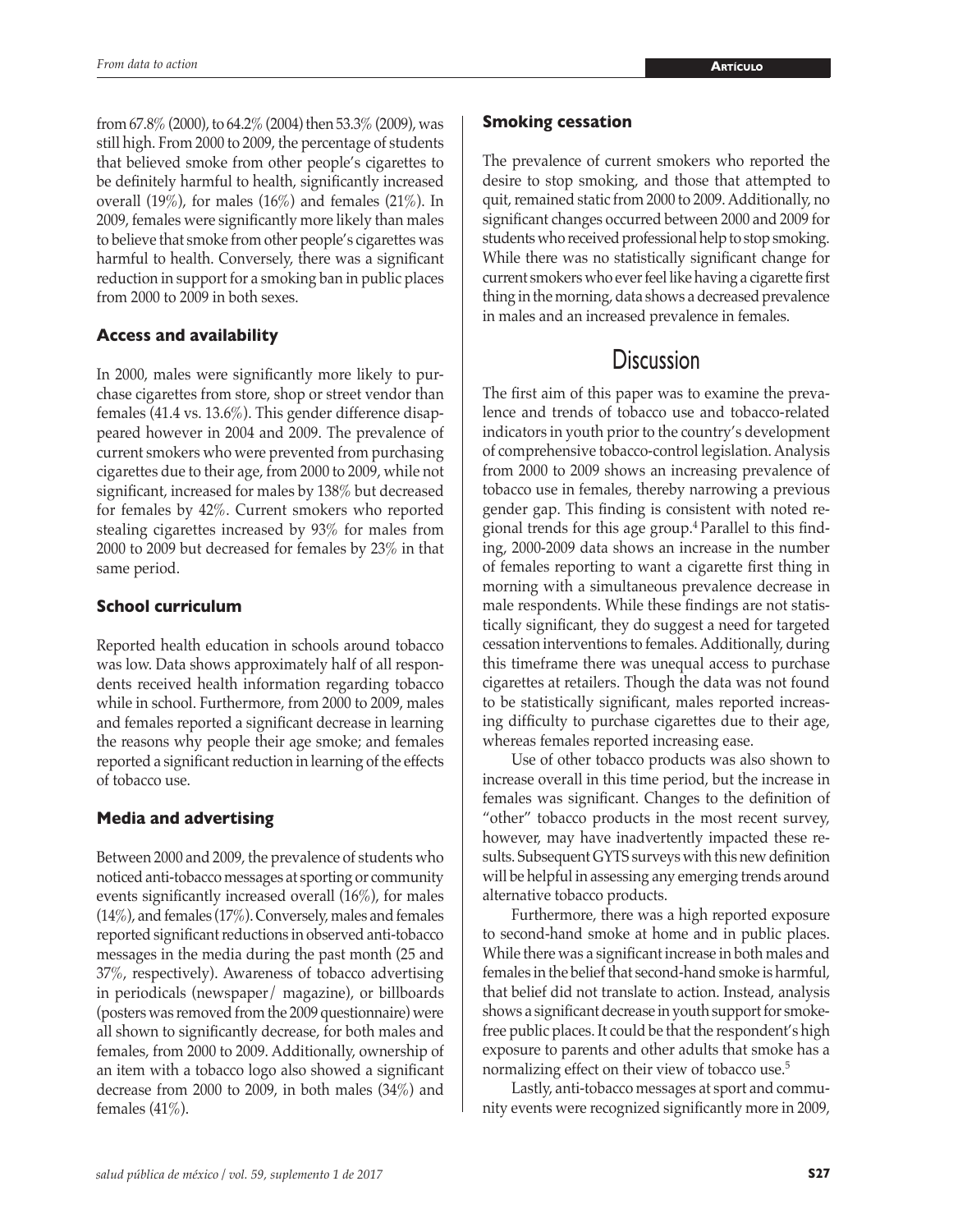by males and females, than in 2000. Interestingly though, pro and anti-tobacco messaging were noticed significantly less in 2009, compared to 2000, in the following mediums: newspapers and magazines, billboards (and posters), and ownership of an item with a tobacco logo. This significant decrease in noticed pro-tobacco messaging through traditional mediums may be due to the shifting trend of tobacco marketing to youth via social media and online.<sup>6</sup> Questions on these mediums were not included in these surveys however.

The second aim of this paper was to explore the role GYTS data played prior to passage of comprehensive tobacco control legislation and the role it will play in monitoring and evaluating legislation implementation. The GYTS data from all years (2000, 2004, and 2009) was included in evidence-based resource documents, fact sheets and training materials, to sensitize those who educate the population and key decision makers, to illustrate the need for comprehensive, tobacco-control legislation. It was also the GYTS data on youth's high exposure to second-hand smoke that helped shape the central messaging behind the need for comprehensive legislation – to protect Suriname's most vulnerable populations, including youth, workers, and residents of the interior, from the detrimental effects of tobacco. Furthermore, GYTS data on youth exposure to SHS in public places served as a touchstone for both health officials and Members of Parliament during the hospitality industry's lobbying against smoke-free establishments prior to Parliament's vote. On February 7, 2013, Parliament unanimously passed comprehensive, tobacco-control legislation, based on the WHO Framework Convention on Tobacco Control (FCTC) to encompassing that all indoor public places and workplaces must be smoke-free, including hospitality-industry establishments. Legislation S.B. 2013 no. 39 was enacted on June 7, 2013. Lastly, 2009 GYTS data serves as a baseline on the current status of youth and tobacco in Suriname. Future GYTS surveys will serve as a key monitoring and evaluation tool to ensure proper implementation of the national tobaccocontrol legislation and the progress made in achieving WHO FCTC goals.

A limitation of the GYTS is the methodology. As the GYTS is self-reported, there is the possibility of under or over-reporting of student's behavior or attitudes. Additionally, the structure of the question regarding the use of "other tobacco products" did not allow for a detailed analysis. While the 2009 survey differentiated the question on smokeless tobacco, compared to previous surveys, it is recommended that future surveys separate all included examples of "other tobacco products". Furthermore, electronic cigarettes should also be included in the definition of "other tobacco products," due to the increasing trend of adolescent use.<sup>7</sup>

Finally, questions on tobacco marketing to youth via social media and online should be included in future GYTS surveys as this is an increasing trend in the tobacco industry.<sup>6</sup>

### **Conclusion**

GYTS data from all survey years helped to inform and sensitize decision makers about the situation on youth and tobacco in Suriname and the need for comprehensive tobacco-control legislation. The 2009 GYTS data provides a baseline for Suriname and will be used, along with subsequent GYTSs, to monitor and evaluate legislation implementation and national progress towards achieving WHO FCTC goals.

#### **Acknowledgements**

To Rebecca Bauer-Bardet, Adriana Blanco, Roberta Caixeta and Rosa Sandoval from the Tobacco Control Programme at the Pan American Health Organization, Washington, for the thecnical collaboration, funding support and their exceptional guidance during the writing process. The Centers for Disease Control USA (CDC) for their technical assistance with supporting the surveys implementation and final analysis. In addition, Dennis Navarro Costa at the Pan American Health Organization Suriname on the support provided to the Spanish section. Also, Maureen Wijngaarde-van Dijk, and Kris Rambali (deceased) from the Ministry of Health Suriname for their overall coordination during the GYTS survey implementation.

*Declaration of conflict of interests*. The authors declare that they have no conflict of interests.

#### **References**

1. United States Department of Health and Human Services. The health consequences of smoking – 50 years of progress: a report of the surgeon general. [online monograph]. Atlanta: U.S. Department of Health and Human Services, Centers for Disease Control and Prevention, National Center for Chronic Disease Prevention and Health Promotion, Office on Smoking and Health, 2014 [accessed 2015 May]. Available in: [http://www.](http://www.surgeongeneral.gov/library/reports/50-years-of-progress/full-report.pdf) [surgeongeneral.gov/library/reports/50-years-of-progress/full-report.pdf](http://www.surgeongeneral.gov/library/reports/50-years-of-progress/full-report.pdf) 2. World Health Organization. WHO report on the global tobacco epidemic, 2008: the MPOWER package [online monograph]. Geneva: World Health Organization, 2008 [accessed 2015 June]. Available in: [http://www.](http://www.who.int/tobacco/mpower/mpower_report_full_2008.pdf) [who.int/tobacco/mpower/mpower\\_report\\_full\\_2008.pdf](http://www.who.int/tobacco/mpower/mpower_report_full_2008.pdf) 3. Warren CW, Jones NR, Peruga A, Chauvin J, Baptiste JP, Costa de Silva V. Global Youth Tobacco Surveillance, 2000-2007. MMWR Surveill Summ